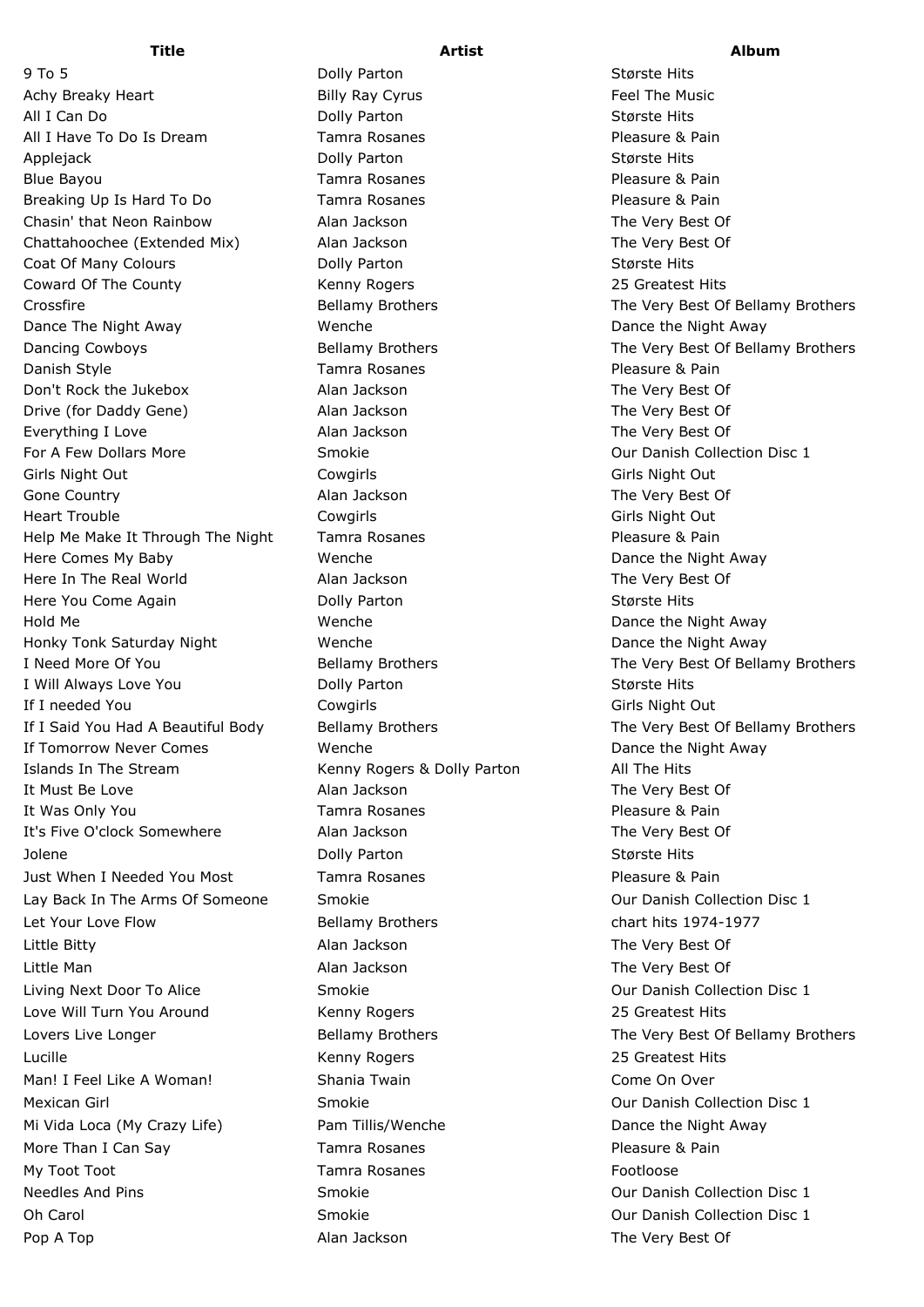Ride On **Cowgirls** Cowgirls Cowgirls Communication Communication Cowgirls Communication Communication Communication Communication Communication Communication Communication Communication Communication Communication Communic Ring Of Fire **Tamra Rosanes Pleasure & Pain** Pleasure & Pain Rock 'N' Roll Rodeo **Smokie Collection Collection Disc 1** Collection Disc 1 Rose-A-Lee **Smokie Collection Disc 1** Smokie Collection Disc 1 Save The Last Dance The Last Dolly Parton Colly Parton Største Hits She's Got The Rhythm Alan Jackson The Very Best Of Somewhere Under The Rainbow Cowgirls Communications Communications Communications Communications Communication Sweet Dreams Cowgirls Cowgirls Cowgits Cowgits Cowgits Cowgits Communications of the Girls Night Out Take Me Home Country Roads The John Denver Take Me Home Unplugged Tall Tall Trees The Very Best Of Alan Jackson The Very Best Of Teach Your Children Cowgirls Cowgirls Cowgirls Communication Communication Cowgirls Cowgirls Communication Communication Communication Communication Communication Communication Communication Communication Communication Com That's What I Like About You Cowgirls Communication Communication Communication Communication Communication Communication Communication Communication Communication Communication Communication Communication Communication Co The Gambler The Gambler Communication Center School Communications (Separate School 25 Greatest Hits The Heart Is A Gambler Cowgirls Communication Communication Communication Communication Communication Communication Communication Communication Communication Communication Communication Communication Communication Communic There's A Kind Of Hush **Herman's Hermits/Wenche** Dance the Night Away Think About Love **State Colly Parton** Colly Parton Colly Parton Største Hits Walkin' On Sunshine **Wenche** Wenche Dance the Night Away What Kind Of Love **Cowgirls** Cowgirls Communication Communication Cowgirls Communication Communication Communication Communication Communication Communication Communication Communication Communication Communication Communi Where Were You (When the World Alan Jackson The Very Best Of Who's Cheatin' Who **Alan Jackson** Alan Jackson The Very Best Of Www.Memory **Alan Jackson** Music Chemory Alan Jackson The Very Best Of Your Good Girl's Gonna Go Bad Wenche Wenche Dance the Night Away You're Still The One Shania Twain Come Shania Twain Come On Over